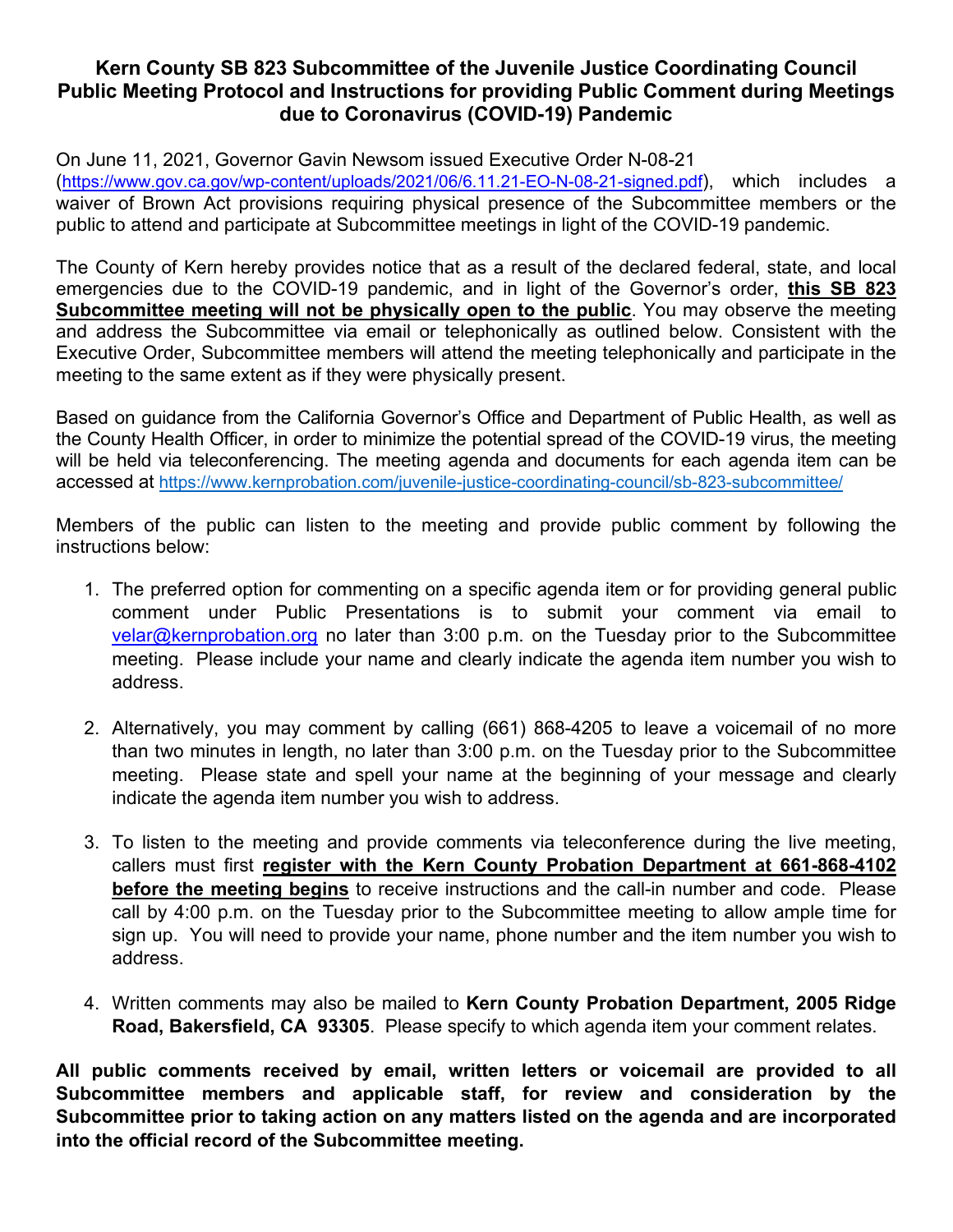**AGENDA**



#### **KERN COUNTY SB 823 SUBCOMMITTEE OF THE JUVENILE JUSTICE COORDINATING COUNCIL**

## **Virtual Meeting via Microsoft Teams**

Kern County Probation Department 2005 Ridge Road Bakersfield, California 93305

Wednesday, October 20, 2021 3:30 p.m.

All agenda item supporting documentation is available for public review by contacting the office of the Kern County Probation Department, 2005 Ridge Road, Bakersfield, California 93305 during regular business hours, 8:00 a.m. to 5:00 p.m., Monday through Friday, excluding County recognized holidays, following the posting of the agenda. The agenda is posted on-line at [www.kernprobation.com.](http://www.kernprobation.com/)

#### AMERICANS WITH DISABILITIES ACT (Government Code §54953.2)

Disabled individuals who need special assistance to attend or participate in a meeting of the SB 823 Subcommittee of the Juvenile Justice Coordinating Council may request assistance at the Kern County Probation Department, 2005 Ridge Road, Bakersfield, California, or by calling (661) 868-4100. Every effort will be made to reasonably accommodate individuals with disabilities by making meeting material available in alternative formats. Requests for assistance should be made five (5) working days in advance of a meeting whenever possible.

NOTE: As a result of the declared federal, state, and local emergencies due to the COVID-19 pandemic, and in light of the Governor's order, this SB 823 Subcommittee of the Juvenile Justice Coordinating Council meeting is not physically open to the public. Instructions for public participation were posted at https://www.kernprobation.com/juvenile-justice-coordinating-council/sb-823-subcommittee/. Testimony and public comment were accepted via email or voice message to the Probation Department prior to this meeting and live comments via teleconference may be heard during the meeting.

## SB 823 SUBCOMMITTEE TO CONVENE

Subcommittee Members: TR Merickel, William Schlaerth, Peter Kang, Maria Bermudez, Jennie Sill, Debra Plank, Judge Wendy Avila, Tom Corson, Wesley Davis, Lois Hannible, Ucedrah Osby

Roll call

- 1) Minutes from Subcommittee Meeting of March 10, 2021 APPROVE
- 2) Public Comment

This portion of the meeting is reserved for persons to address the Subcommittee on any matter not on this agenda but under the jurisdiction of the Subcommittee. Subcommittee members may respond briefly to statements made or questions posed. They may ask a question for clarification, make a referral to staff for factual information or request staff to report back to the Subcommittee at a later meeting. SPEAKERS ARE LIMITED TO TWO MINUTES. PLEASE STATE AND SPELL YOUR NAME FOR THE RECORD BEFORE MAKING YOUR PRESENTATION. THANK YOU.

3) Chairperson's Report (Chief Merickel) General update (Fiscal Impact: None) - MAKE PRESENTATION; NO ACTION REQUIRED